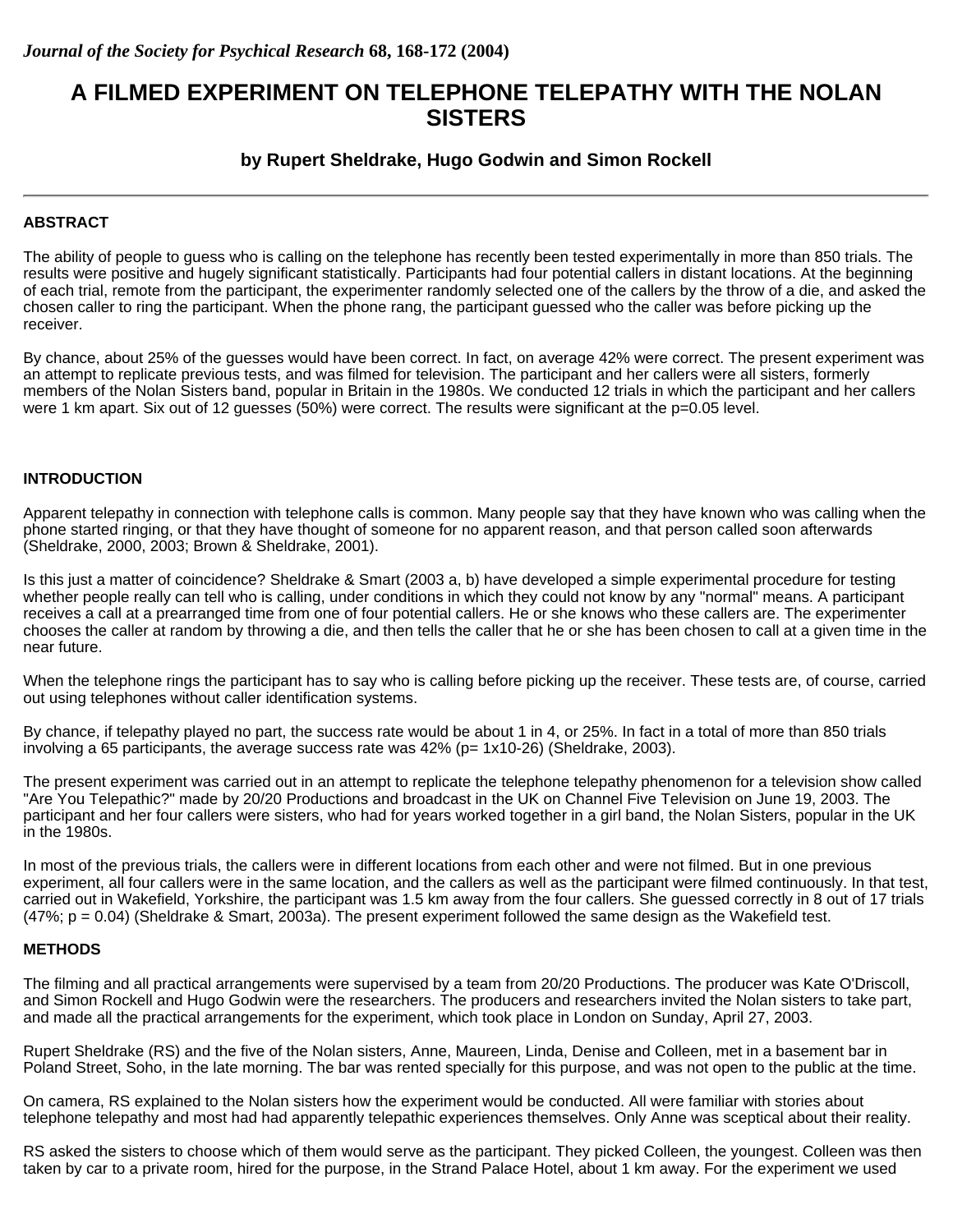landlines without caller identification displays. The telephone in the hotel room was a direct line that did not go through the hotel switchboard.

During the trials, Kate O'Driscoll and Hugo Godwin were in the Soho bar, with Rupert Sheldrake and the four callers. Simon Rockell was with Colleen in the Strand Palace Hotel. In both locations cameramen, sound recordists and other television personnel witnessed what happened. No one was allowed to use mobile telephones during the experimental trials.

Before each trial, the four potential callers and RS sat around a table, on which there was a telephone. Each of the four callers was assigned a number from 1 to 4, and RS picked the caller at random by throwing a die, using a casino-quality die and ribbed dice cup, purchased in Las Vegas. If the die showed numbers 5 or 6 it was thrown again.

When the caller had been selected, RS and the other three sisters left and went to a room upstairs, where they chatted about other subjects, trying to avoid thinking about Colleen. The three sisters not chosen for the trial were with RS continuously, and did not make any telephone calls.

The selected caller thought about Colleen, and was asked to call her at a specific time, according to a watch on the table in front of her. At the prespecified time, the caller dialled the number of Colleen's room at the Strand Palace Hotel. Colleen was not told exactly what time the call was due. When her telephone rang, she said who she thought was calling, and was asked to do this before picking up the phone. Both the caller and Colleen were filmed continuously on time-coded videotape.

Trials were conducted at approximately 5 minute intervals between 2.30pm and 3.40 pm. As agreed in advance, we carried out twelve trials altogether.

The videotapes of Colleen throughout the entire series of trials were evaluated "blind" by a third party, Pam Smart, who was not present during the experiments and did not know any details of the trials. She viewed the videotape of Colleen and from the time code on the film noted exactly when the phone rang and what Colleen said. She also recorded whether or not Colleen made her guess before picking up the receiver. Her account of Colleen's guesses perfectly matched the record RS made at the time. Pam Smart confirmed that Colleen received no other phone calls during the experimental sessions.

#### **RESULTS**

The results of the 12 trials are shown in Table 1.

#### **Table 1**

The 12 trials with Colleen Nolan as participant, with the exact times at which the telephone started ringing.

| Trial           | Time<br>(hr:min:sec) | <b>Caller</b> | Guess          |  |
|-----------------|----------------------|---------------|----------------|--|
|                 | 14:35:35             | Maureen       | Maureen        |  |
| 2               | 14:40:19             | Anne          | Linda          |  |
| 13              | 14:45:04             | Maureen       | Linda          |  |
| 14              | 14:55:08             | Denise        | Denise         |  |
| 5               | 15:00:20             | Anne          | <b>Maureen</b> |  |
| 6               | 15:05:14             | Linda         | Linda          |  |
|                 | 15:10:00             | Denise        | <b>Maureen</b> |  |
| 8               | 15:15:25             | Denise        | <b>Maureen</b> |  |
| 9               | 15:21:08             | Anne          | Anne           |  |
| $\overline{10}$ | 15:25:06             | Linda         | Linda          |  |
| $\overline{11}$ | 15:32:22             | Anne          | Maureen        |  |
| 12              | 15:38:03             | Denise        | Denise         |  |

Out of the 12 trials, Colleen correctly identified who was calling in 6 ( $p = 0.05$ , both by the binomial and the chi-squared tests).

Colleen's scores with her four callers are shown in Table 2. The lowest success rate was with her eldest sister, Anne, who was sceptical about telephone telepathy. With Linda, who described herself as Colleen's favourite sister, she was right in both trials; with Denise and Maureen her success rate was 50%. However, she said "Linda" four times altogether, and was wrong twice, and said "Maureen" five times, and was wrong four times. Although she said "Anne" only once and "Denise" twice, she was right each time she said these names.

## **Table 2**

Colleen Nolan's guesses in response to calls from her sisters Anne, Denise, Linda and Maureen.